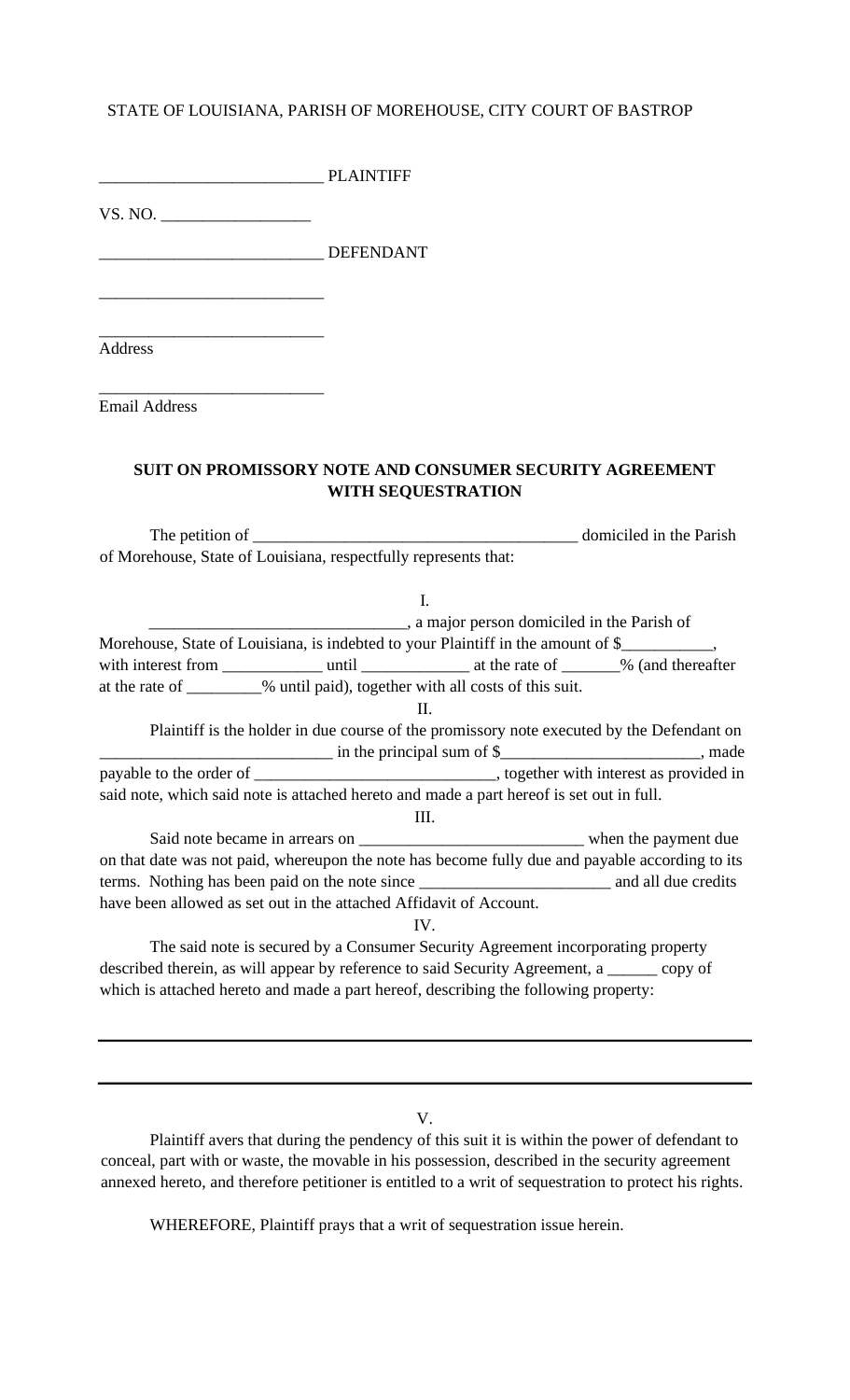Plaintiff further prays that the Defendant be cited and served, and after all legal delays and proceedings, there by judgment herein in favor of the Plaintiff and against the Defendant in the amount of  $\frac{1}{2}$   $\frac{1}{2}$   $\frac{1}{2}$   $\frac{1}{2}$   $\frac{1}{2}$   $\frac{1}{2}$   $\frac{1}{2}$   $\frac{1}{2}$   $\frac{1}{2}$   $\frac{1}{2}$   $\frac{1}{2}$   $\frac{1}{2}$   $\frac{1}{2}$   $\frac{1}{2}$   $\frac{1}{2}$   $\frac{1}{2}$   $\frac{1}{2}$   $\frac{1}{2}$   $\frac{1}{2}$   $\frac{1}{2}$   $\frac{1}{2$ until \_\_\_\_\_\_\_\_\_\_\_\_\_\_\_\_\_\_\_\_\_\_\_\_ (and thereafter at the rate of \_\_\_\_\_\_% until paid in full), together with all costs.

Plaintiff further prays for recognition of his security interest in the movable property described in the security agreement, annexed hereto.

Plaintiff in Proper Person

\_\_\_\_\_\_\_\_\_\_\_\_\_\_\_\_\_\_\_\_\_\_\_\_\_\_\_\_\_\_\_\_\_\_\_\_\_\_

\_\_\_\_\_\_\_\_\_\_\_\_\_\_\_\_\_\_\_\_\_\_\_\_\_\_\_\_\_\_\_\_\_\_\_\_\_\_

\_\_\_\_\_\_\_\_\_\_\_\_\_\_\_\_\_\_\_\_\_\_\_\_\_\_\_\_\_\_\_\_\_\_\_\_\_\_

\_\_\_\_\_\_\_\_\_\_\_\_\_\_\_\_\_\_\_\_\_\_\_\_\_\_\_\_\_\_\_\_\_\_\_\_\_\_ Address

Telephone Number

Email Address

### **AFFIDAVIT**

BEFORE ME, the undersigned authority, personally came and appeared

\_\_\_\_\_\_\_\_\_\_\_\_\_\_\_\_\_\_\_\_\_\_\_\_\_\_\_\_\_, who being first duly sworn did depose and say that: All of the allegations in the above and foregoing Petition are true and correct and that the Plaintiff enjoys a security agreement on the property described in the documents annexed to this Petition and that the Plaintiff fears the Defendant will remove, conceal, part with, or dispose of the said movable property to the prejudice of Plaintiff's claim and the Plaintiff alleges that it is within the power of the Defendant to do so.

Plaintiff

Sworn to and subscribed before me this \_\_\_\_\_\_\_\_ day of \_\_\_\_\_\_\_\_\_\_\_\_\_\_\_\_\_\_\_,  $20$ 

Deputy Clerk & Ex-Officio Notary Public

\_\_\_\_\_\_\_\_\_\_\_\_\_\_\_\_\_\_\_\_\_\_\_\_\_\_\_\_\_\_\_\_\_\_\_\_

\_\_\_\_\_\_\_\_\_\_\_\_\_\_\_\_\_\_\_\_\_\_\_\_\_\_\_\_\_\_\_\_\_\_\_\_

### **O R D E R**

Considering the foregoing Petition, Affidavit and annexed documents, let a WRIT OF SEQUESTRATION issue as prayed for upon bond in the amount of \$\_\_\_\_\_\_\_\_\_ being posted.

DONE AND SIGNED in Chambers of the City Court of Bastrop, this \_\_\_\_\_\_ day of  $\frac{1}{20}$ , 20

JUDGE, CITY COURT OF BASTROP

\_\_\_\_\_\_\_\_\_\_\_\_\_\_\_\_\_\_\_\_\_\_\_\_\_\_\_\_\_\_\_\_\_\_\_\_\_\_